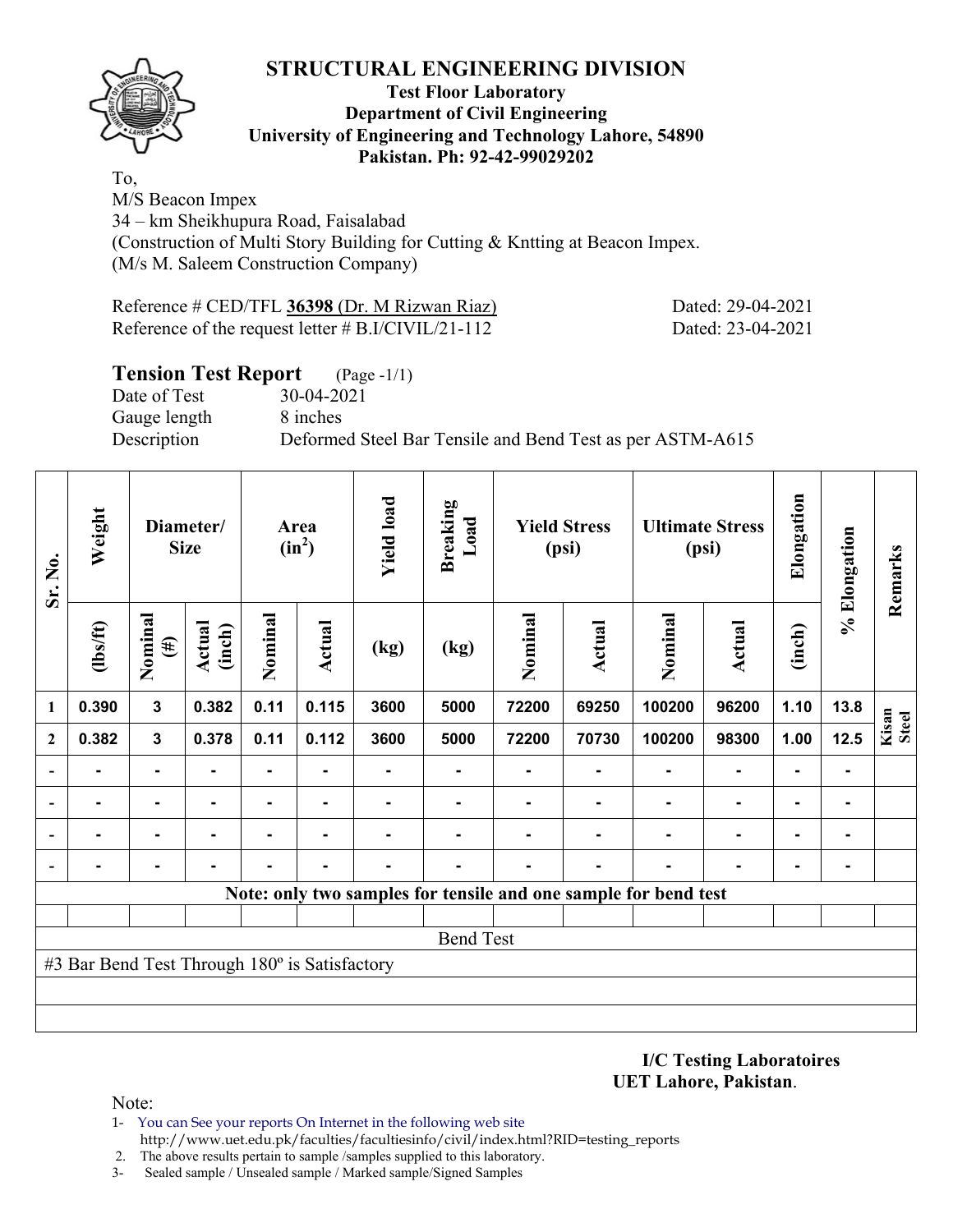

## **Test Floor Laboratory Department of Civil Engineering University of Engineering and Technology Lahore, 54890 Pakistan. Ph: 92-42-99029202**

To, Project Manager Unicon Consulting Services (Pvt) Ltd Construction of MCB, Wahdat Road Branch, Lahore

Reference # CED/TFL **36399** (Dr. M Rizwan Riaz) Dated: 29-04-2021 Reference of the request letter # Nil Dated: 28-04-2021

# **Tension Test Report** (Page -1/1) Date of Test 30-04-2021 Gauge length 8 inches Description Deformed Steel Bar Tensile Test as per ASTM-A615

| Sr. No.                  | Weight<br>Diameter/<br><b>Size</b><br>(inch) |                |                | Area<br>$(in^2)$ |                | <b>Yield load</b> | <b>Breaking</b><br>Load                 | <b>Yield Stress</b><br>(psi) |         | <b>Ultimate Stress</b><br>(psi) |                | Elongation     | % Elongation | Remarks |
|--------------------------|----------------------------------------------|----------------|----------------|------------------|----------------|-------------------|-----------------------------------------|------------------------------|---------|---------------------------------|----------------|----------------|--------------|---------|
|                          | Nominal<br><b>Actual</b><br>$\frac{2}{10}$   |                | Nominal        | <b>Actual</b>    | (kg)           | (kg)              | Nominal                                 | <b>Actual</b>                | Nominal | <b>Actual</b>                   | (inch)         |                |              |         |
| $\mathbf{1}$             | 0.380                                        | 3/8            | 0.377          | 0.11             | 0.112          | 3500              | 4700                                    | 70200                        | 69100   | 94200                           | 92800          | 1.20           | 15.0         |         |
| $\boldsymbol{2}$         | 0.389                                        | 3/8            | 0.382          | 0.11             | 0.114          | 3900              | 5200                                    | 78200                        | 75100   | 104200                          | 100200         | 1.00           | 12.5         |         |
| $\overline{\phantom{a}}$ | ۰                                            | ۰              | $\blacksquare$ | $\blacksquare$   | $\blacksquare$ | ۰                 | ۰                                       | $\blacksquare$               | ۰       | $\blacksquare$                  | ۰              |                | ۰            |         |
| $\overline{\phantom{a}}$ | -                                            | $\blacksquare$ |                | $\blacksquare$   | $\blacksquare$ |                   | $\blacksquare$                          |                              |         | ٠                               | $\blacksquare$ | ۰              | ۰            |         |
| $\overline{\phantom{a}}$ | $\blacksquare$                               | ٠              |                |                  | $\blacksquare$ | $\blacksquare$    |                                         |                              |         |                                 | $\blacksquare$ | $\blacksquare$ | ۰            |         |
| $\overline{\phantom{a}}$ | $\blacksquare$                               | ۰              | ۰              | ٠                | ۰              | -                 | $\blacksquare$                          | $\blacksquare$               | ۰       | $\blacksquare$                  | $\blacksquare$ | ۰              | ۰            |         |
|                          |                                              |                |                |                  |                |                   | Note: only two samples for tensile test |                              |         |                                 |                |                |              |         |
|                          |                                              |                |                |                  |                |                   |                                         |                              |         |                                 |                |                |              |         |
|                          |                                              |                |                |                  |                |                   | <b>Bend Test</b>                        |                              |         |                                 |                |                |              |         |
|                          |                                              |                |                |                  |                |                   |                                         |                              |         |                                 |                |                |              |         |
|                          |                                              |                |                |                  |                |                   |                                         |                              |         |                                 |                |                |              |         |
|                          |                                              |                |                |                  |                |                   |                                         |                              |         |                                 |                |                |              |         |

**I/C Testing Laboratoires UET Lahore, Pakistan**.

- 1- You can See your reports On Internet in the following web site http://www.uet.edu.pk/faculties/facultiesinfo/civil/index.html?RID=testing\_reports
- 2. The above results pertain to sample /samples supplied to this laboratory.
- 3- Sealed sample / Unsealed sample / Marked sample/Signed Samples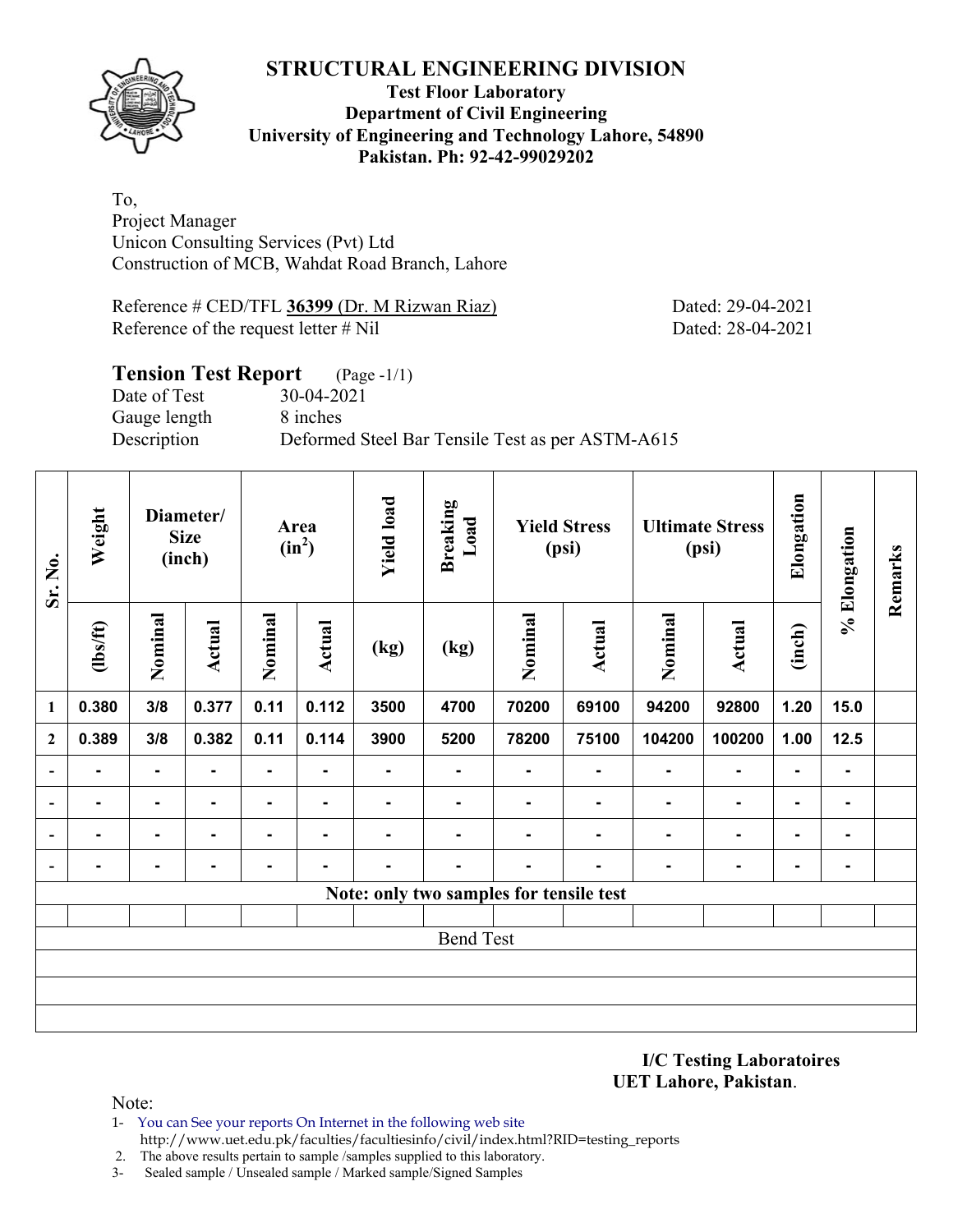

**Test Floor Laboratory Department of Civil Engineering University of Engineering and Technology Lahore, 54890 Pakistan. Ph: 92-42-99029202** 

To, M/S Salman Developers Lahore (Grand Square Mall)

Reference # CED/TFL 36400 (Dr. M Rizwan Riaz) Dated: 29-04-2021 Reference of the request letter # Nil Dated: 29-04-2021

| <b>Tension Test Report</b> (Page -1/1) |                                                           |
|----------------------------------------|-----------------------------------------------------------|
| Date of Test                           | 30-04-2021                                                |
| Gauge length                           | 8 inches                                                  |
| Description                            | Deformed Steel Bar Tensile and Bend Test as per ASTM-A615 |
|                                        |                                                           |

| Sr. No.                  | Weight<br>Diameter/<br><b>Size</b><br>(inch) |                | Area<br>$(in^2)$ |                | <b>Yield load</b> | <b>Breaking</b><br>Load                             | <b>Yield Stress</b><br>(psi)                                    |                | <b>Ultimate Stress</b><br>(psi) |         | Elongation     | % Elongation   | Remarks        |  |
|--------------------------|----------------------------------------------|----------------|------------------|----------------|-------------------|-----------------------------------------------------|-----------------------------------------------------------------|----------------|---------------------------------|---------|----------------|----------------|----------------|--|
|                          | (1bs/ft)                                     | Nominal        | Actual           | Nominal        | Actual            | (kg)                                                | (kg)                                                            | Nominal        | Actual                          | Nominal | <b>Actual</b>  | (inch)         |                |  |
| 1                        | 0.363                                        | 3/8            | 0.368            | 0.11           | 0.107             | 3600                                                | 4700                                                            | 72200          | 74420                           | 94200   | 97200          | 1.00           | 12.5           |  |
| $\mathbf{2}$             | 0.416                                        | 3/8            | 0.394            | 0.11           | 0.122             | 3600                                                | 4800                                                            | 72200          | 64930                           | 96200   | 86600          | 1.10           | 13.8           |  |
|                          | ٠                                            | ۰              |                  | -              | $\blacksquare$    |                                                     | ۰                                                               | $\blacksquare$ | $\blacksquare$                  |         | $\blacksquare$ | $\blacksquare$ | $\blacksquare$ |  |
|                          |                                              | $\blacksquare$ |                  | $\blacksquare$ | $\blacksquare$    |                                                     |                                                                 |                |                                 |         | $\blacksquare$ | $\blacksquare$ |                |  |
| $\overline{\phantom{0}}$ |                                              |                |                  |                |                   |                                                     |                                                                 |                |                                 |         |                | ۰              |                |  |
| $\overline{\phantom{a}}$ |                                              |                |                  |                |                   |                                                     |                                                                 |                |                                 |         |                | $\blacksquare$ |                |  |
|                          |                                              |                |                  |                |                   |                                                     | Note: only two samples for tensile and one sample for bend test |                |                                 |         |                |                |                |  |
|                          |                                              |                |                  |                |                   |                                                     |                                                                 |                |                                 |         |                |                |                |  |
|                          |                                              |                |                  |                |                   |                                                     | <b>Bend Test</b>                                                |                |                                 |         |                |                |                |  |
|                          |                                              |                |                  |                |                   | 3/8" Dia Bar Bend Test Through 180° is Satisfactory |                                                                 |                |                                 |         |                |                |                |  |
|                          |                                              |                |                  |                |                   |                                                     |                                                                 |                |                                 |         |                |                |                |  |
|                          |                                              |                |                  |                |                   |                                                     |                                                                 |                |                                 |         |                |                |                |  |

**I/C Testing Laboratoires UET Lahore, Pakistan**.

- 1- You can See your reports On Internet in the following web site http://www.uet.edu.pk/faculties/facultiesinfo/civil/index.html?RID=testing\_reports
- 2. The above results pertain to sample /samples supplied to this laboratory.
- 3- Sealed sample / Unsealed sample / Marked sample/Signed Samples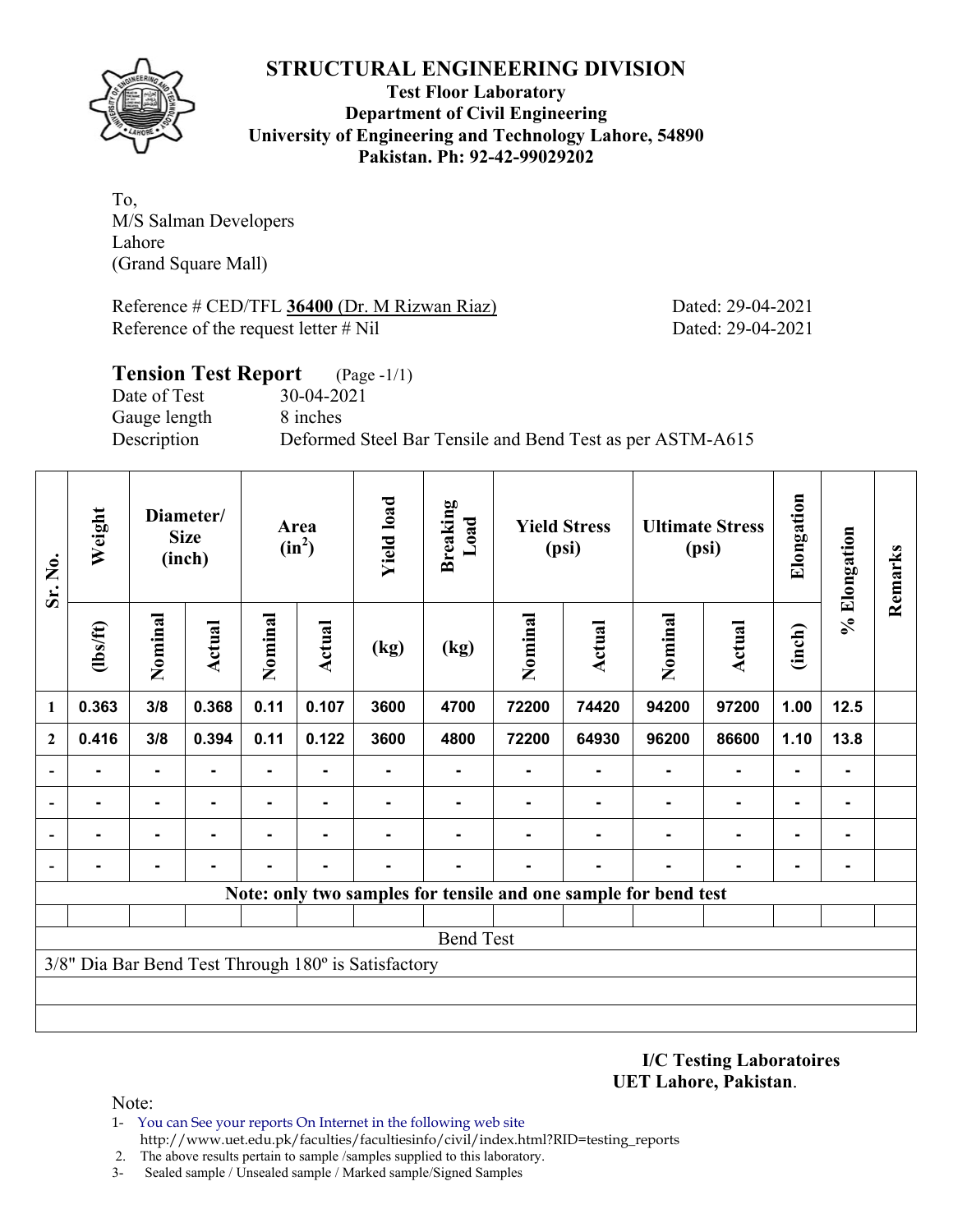

#### **Test Floor Laboratory Department of Civil Engineering University of Engineering and Technology Lahore, 54890 Pakistan. Ph: 92-42-99029202**

To, Project Engineer SMC 2038 - Carrefour (M) at Hyper Box at Gujranwala

Reference # CED/TFL **36401** (Dr. M Rizwan Riaz) Dated: 29-04-2021 Reference of the request letter # 2038-BOX/008/2021 Dated: 29-04-2021

## **Tension Test Report** (Page -1/1)

Date of Test 30-04-2021 Gauge length 8 inches

Description Deformed Steel Bar Tensile and Bend Test as per ASTM-A615

| Sr. No.                  | Weight                                        | Diameter/<br><b>Size</b> |                         | Area<br>$(in^2)$ |                | <b>Yield load</b> | <b>Breaking</b><br>Load | <b>Yield Stress</b><br>(psi) |               |                                                                 | <b>Ultimate Stress</b><br>(psi) |                | % Elongation | Remarks         |
|--------------------------|-----------------------------------------------|--------------------------|-------------------------|------------------|----------------|-------------------|-------------------------|------------------------------|---------------|-----------------------------------------------------------------|---------------------------------|----------------|--------------|-----------------|
|                          | $\frac{2}{10}$                                | Nominal<br>$(\#)$        | <b>Actual</b><br>(inch) |                  | Actual         | (kg)              | (kg)                    | Nominal                      | <b>Actual</b> | Nominal                                                         | <b>Actual</b>                   | (inch)         |              |                 |
| 1                        | 0.379                                         | $\mathbf{3}$             | 0.377                   | 0.11             | 0.111          | 4000              | 4900                    | 80200                        | 79150         | 98200                                                           | 97000                           | 1.00           | $12.5$       |                 |
| $\mathbf{2}$             | 0.379                                         | $\mathbf{3}$             | 0.377                   | 0.11             | 0.111          | 4000              | 5000                    | 80200                        | 79150         | 100200                                                          | 99000                           | 1.00           | 12.5         | Mughal<br>Steel |
|                          | $\blacksquare$                                | $\blacksquare$           | ۰                       |                  | $\blacksquare$ |                   | ۰                       |                              |               |                                                                 | $\blacksquare$                  | $\blacksquare$ | ۰            |                 |
|                          |                                               | ۰                        | -                       | ۰                | $\blacksquare$ |                   |                         |                              |               |                                                                 |                                 | ۰              | ۰            |                 |
| $\overline{\phantom{0}}$ |                                               | -                        |                         |                  |                |                   |                         |                              |               |                                                                 |                                 |                | ۰            |                 |
| $\blacksquare$           |                                               |                          |                         |                  |                |                   |                         |                              |               |                                                                 |                                 |                |              |                 |
|                          |                                               |                          |                         |                  |                |                   |                         |                              |               | Note: only two samples for tensile and one sample for bend test |                                 |                |              |                 |
|                          |                                               |                          |                         |                  |                |                   |                         |                              |               |                                                                 |                                 |                |              |                 |
|                          |                                               |                          |                         |                  |                |                   | <b>Bend Test</b>        |                              |               |                                                                 |                                 |                |              |                 |
|                          | #3 Bar Bend Test Through 180° is Satisfactory |                          |                         |                  |                |                   |                         |                              |               |                                                                 |                                 |                |              |                 |
|                          |                                               |                          |                         |                  |                |                   |                         |                              |               |                                                                 |                                 |                |              |                 |
|                          |                                               |                          |                         |                  |                |                   |                         |                              |               |                                                                 |                                 |                |              |                 |

**I/C Testing Laboratoires UET Lahore, Pakistan**.

- 1- You can See your reports On Internet in the following web site http://www.uet.edu.pk/faculties/facultiesinfo/civil/index.html?RID=testing\_reports
- 2. The above results pertain to sample /samples supplied to this laboratory.
- 3- Sealed sample / Unsealed sample / Marked sample/Signed Samples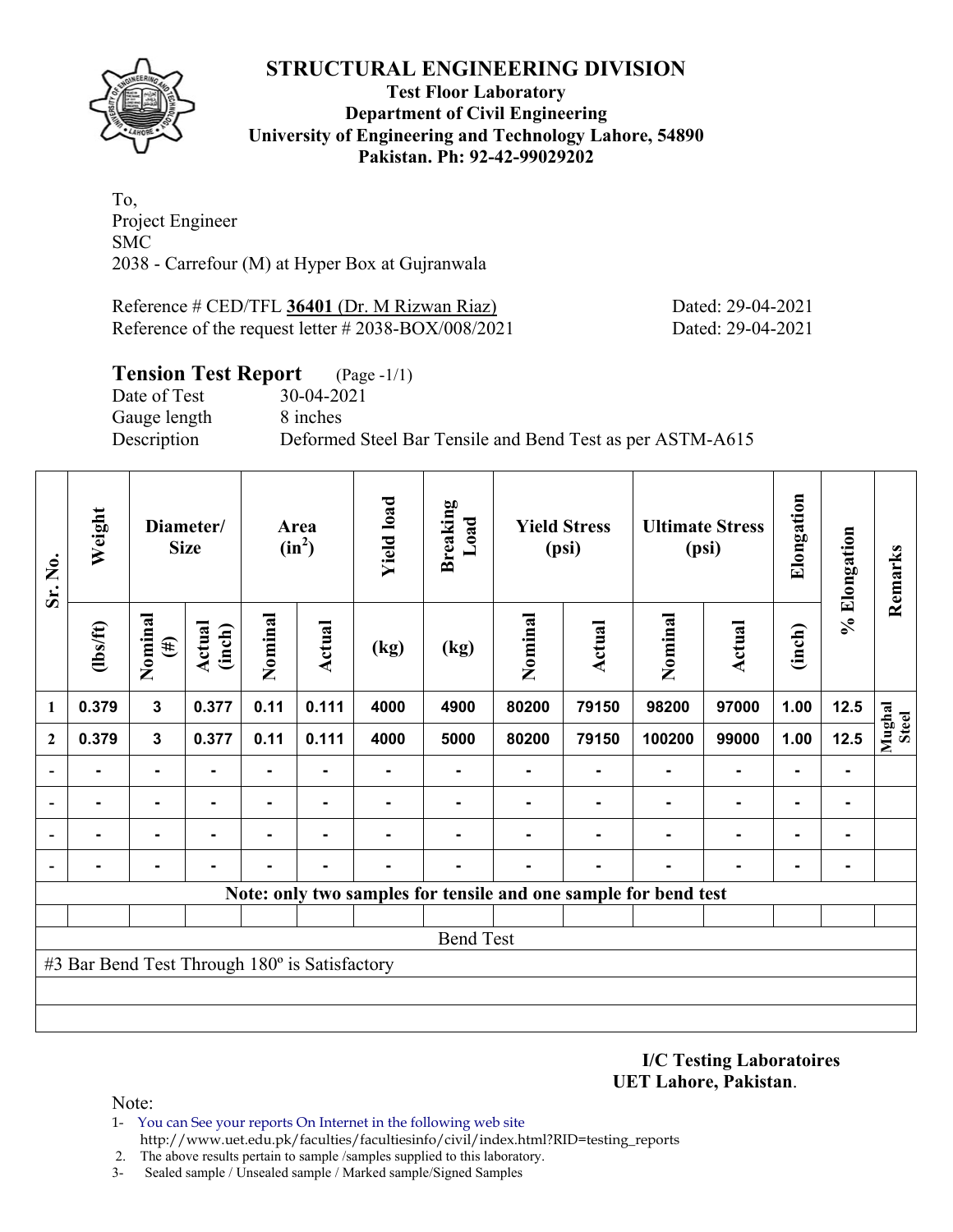

## **Test Floor Laboratory Department of Civil Engineering University of Engineering and Technology Lahore, 54890 Pakistan. Ph: 92-42-99029202**

To, Resident Engineer Orbit Housing The Spring Apartment Homes, Lahore

Reference # CED/TFL **36405** (Dr. M Rizwan Riaz) Dated: 30-04-2021 Reference of the request letter # Nil Dated: 30-04-2021

# **Tension Test Report** (Page -1/1) Date of Test 30-04-2021 Gauge length 8 inches Description Deformed Steel Bar Tensile and Bend Test as per ASTM-A615

| Sr. No.          | Weight<br>Diameter/<br><b>Size</b>            |                                              |                | Area<br>$(in^2)$ |        | <b>Yield load</b> | <b>Breaking</b><br>Load | <b>Yield Stress</b><br>(psi)                                    |        | <b>Ultimate Stress</b><br>(psi) |                          | Elongation     | % Elongation   | Remarks |
|------------------|-----------------------------------------------|----------------------------------------------|----------------|------------------|--------|-------------------|-------------------------|-----------------------------------------------------------------|--------|---------------------------------|--------------------------|----------------|----------------|---------|
|                  | (1bs/ft)                                      | Nominal<br><b>Actual</b><br>(inch)<br>$(\#)$ |                | Nominal          | Actual | (kg)              | (kg)                    | Nominal                                                         | Actual | Nominal                         | <b>Actual</b>            | (inch)         |                |         |
| 1                | 0.376                                         | $\mathbf{3}$                                 | 0.375          | 0.11             | 0.111  | 3600              | 5200                    | 72200                                                           | 71740  | 104200                          | 103700                   | 1.00           | $12.5$         |         |
| $\boldsymbol{2}$ | 0.373                                         | $\mathbf{3}$                                 | 0.374          | 0.11             | 0.110  | 3500              | 5100                    | 70200                                                           | 70300  | 102200                          | 102500                   | 1.00           | 12.5           |         |
|                  |                                               |                                              |                |                  |        |                   |                         |                                                                 |        |                                 | $\blacksquare$           |                |                |         |
|                  |                                               |                                              |                | ۰                |        |                   |                         |                                                                 |        |                                 | $\overline{\phantom{0}}$ | ۰              |                |         |
|                  | ۰                                             | $\blacksquare$                               | $\blacksquare$ | -                | ۰.     |                   | $\blacksquare$          | $\blacksquare$                                                  |        | ۰                               | $\blacksquare$           | $\blacksquare$ | $\blacksquare$ |         |
|                  |                                               |                                              |                |                  |        |                   |                         |                                                                 |        |                                 |                          | ۰              |                |         |
|                  |                                               |                                              |                |                  |        |                   |                         | Note: only two samples for tensile and one sample for bend test |        |                                 |                          |                |                |         |
|                  |                                               |                                              |                |                  |        |                   |                         |                                                                 |        |                                 |                          |                |                |         |
|                  |                                               |                                              |                |                  |        |                   | <b>Bend Test</b>        |                                                                 |        |                                 |                          |                |                |         |
|                  | #3 Bar Bend Test Through 180° is Satisfactory |                                              |                |                  |        |                   |                         |                                                                 |        |                                 |                          |                |                |         |
|                  |                                               |                                              |                |                  |        |                   |                         |                                                                 |        |                                 |                          |                |                |         |
|                  |                                               |                                              |                |                  |        |                   |                         |                                                                 |        |                                 |                          |                |                |         |

**I/C Testing Laboratoires UET Lahore, Pakistan**.

- 1- You can See your reports On Internet in the following web site http://www.uet.edu.pk/faculties/facultiesinfo/civil/index.html?RID=testing\_reports
- 2. The above results pertain to sample /samples supplied to this laboratory.
- 3- Sealed sample / Unsealed sample / Marked sample/Signed Samples